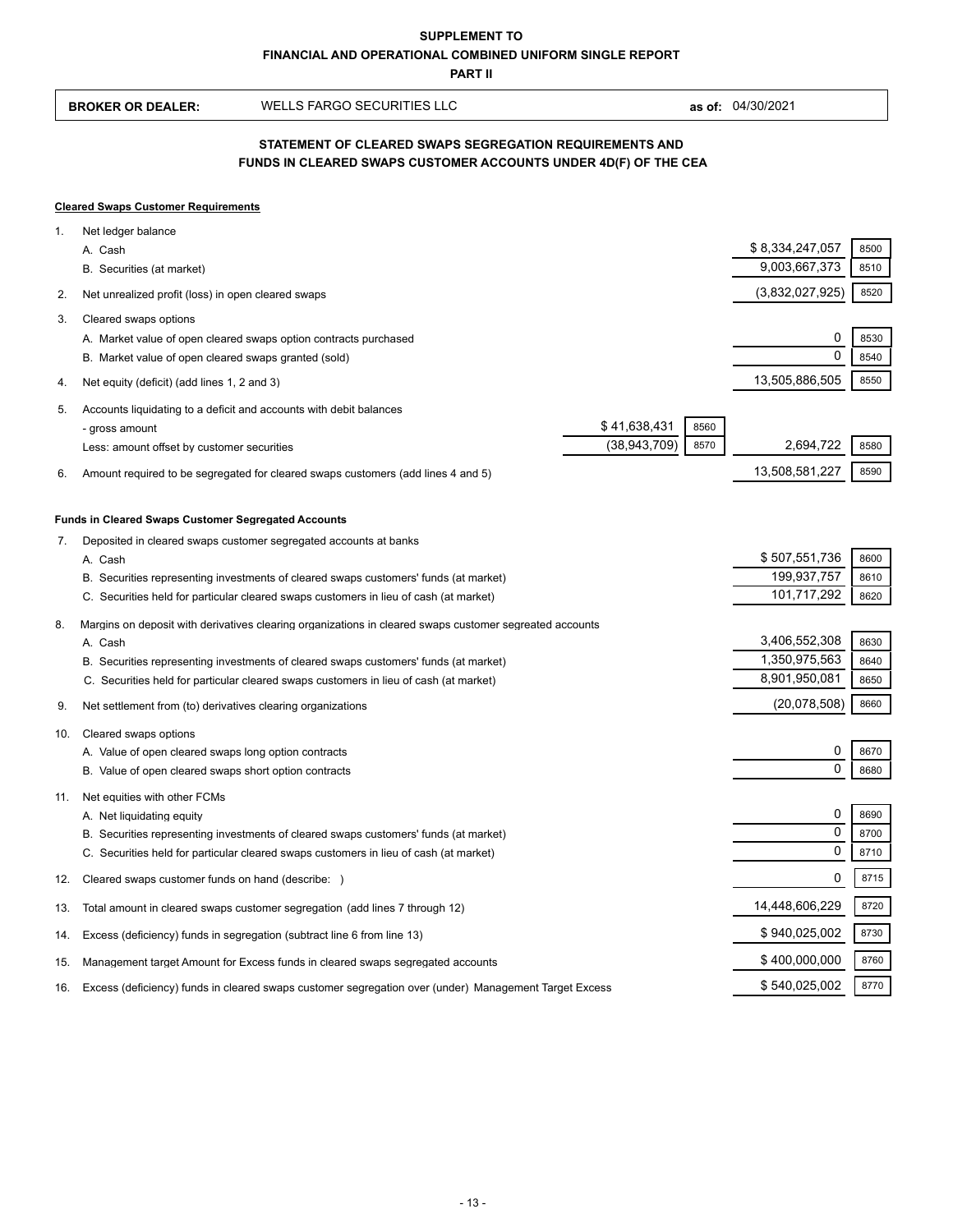**PART II**

 **BROKER OR DEALER:** WELLS FARGO SECURITIES LLC **as of:** 04/30/2021

# **FOR CUSTOMERS TRADING ON U.S. COMMODITY EXCHANGES STATEMENT OF SEGREGATION REQUIREMENTS AND FUNDS IN SEGREGATION**

#### **SEGREGATION REQUIREMENTS(Section 4d(2) of the CEAct)**

| 1.  | Net ledger balance                                                                          |                |      |                            |      |
|-----|---------------------------------------------------------------------------------------------|----------------|------|----------------------------|------|
|     | A. Cash                                                                                     |                |      | \$3,496,887,485            | 7010 |
|     | B. Securities (at market)                                                                   |                |      | 1,887,105,307              | 7020 |
| 2.  | Net unrealized profit (loss) in open futures contracts traded on a contract market          |                |      | (769, 373, 304)            | 7030 |
| 3.  | Exchange traded options                                                                     |                |      |                            |      |
|     | A. Add market value of open option contracts purchased on a contract market                 |                |      | 665,218,498                | 7032 |
|     | B. Deduct market value of open option contracts granted (sold) on a contract market         |                |      | (778, 415, 625)            | 7033 |
| 4.  | Net equity (deficit) (add lines 1, 2 and 3)                                                 |                |      | 4,501,422,361              | 7040 |
| 5.  | Accounts liquidating to a deficit and accounts with debit balances                          |                |      |                            |      |
|     | - gross amount                                                                              | 35,713,202     | 7045 |                            |      |
|     | Less: amount offset by customer securities                                                  | (34, 102, 543) | 7047 | 1,610,659                  | 7050 |
| 6.  | Amount required to be segregated (add lines 4 and 5)                                        |                |      | \$4,503,033,020            | 7060 |
|     |                                                                                             |                |      |                            |      |
|     | <b>FUNDS IN SEGREGATED ACCOUNTS</b>                                                         |                |      |                            |      |
| 7.  | Deposited in segregated funds bank accounts<br>A. Cash                                      |                |      | 177,051,652                | 7070 |
|     | B. Securities representing investments of customers' funds (at market)                      |                |      | 90,000,000                 | 7080 |
|     | C. Securities held for particular customers or option customers in lieu of cash (at market) |                |      | 57,771,342                 | 7090 |
| 8.  | Margins on deposit with derivatives clearing organizations of contract markets              |                |      |                            |      |
|     | A. Cash                                                                                     |                |      | 1,485,109,046              | 7100 |
|     | B. Securities representing investments of customers' funds (at market)                      |                |      | 1,491,796,037              | 7110 |
|     | C. Securities held for particular customers or option customers in lieu of cash (at market) |                |      | 1,829,333,965              | 7120 |
| 9.  | Net settlement from (to) derivatives clearing organizations of contract markets             |                |      | (11,046,201)               | 7130 |
| 10. | Exchange traded options                                                                     |                |      |                            |      |
|     | A. Value of open long option contracts                                                      |                |      | 665,218,498                | 7132 |
|     | B. Value of open short option contracts                                                     |                |      | (778, 415, 625)            | 7133 |
| 11. | Net equities with other FCMs                                                                |                |      |                            |      |
|     | A. Net liquidating equity                                                                   |                |      | 0                          | 7140 |
|     | B. Securities representing investments of customers' funds (at market)                      |                |      | $\mathbf 0$<br>$\mathbf 0$ | 7160 |
|     | C. Securities held for particular customers or option customers in lieu of cash (at market) |                |      |                            | 7170 |
| 12. | Segregated funds on hand (describe: )                                                       |                |      | 0                          | 7150 |
| 13. | Total amount in segregation (add lines 7 through 12)                                        |                |      | 5,006,818,714              | 7180 |
| 14. | Excess (deficiency) funds in segregation (subtract line 6 from line 13)                     |                |      | \$503,785,694              | 7190 |
| 15. | Management Target Amount for Excess funds in segregation                                    |                |      | 265,000,000                | 7194 |
| 16. | Excess (deficiency) funds in segregation over (under) Management Target Amount Excess       |                |      | 238,785,694                | 7198 |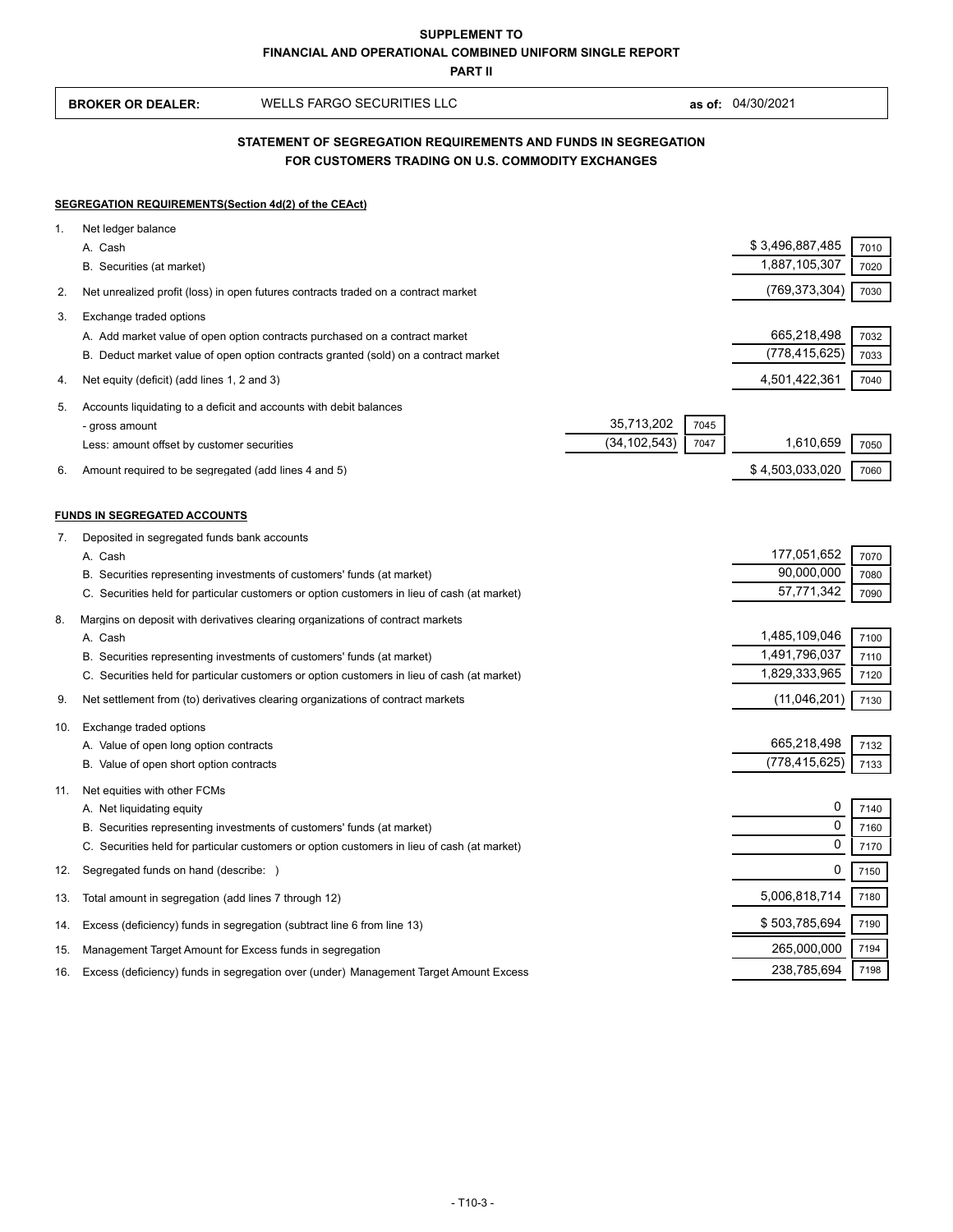**PART II**

| <b>BROKER OR DEALER:</b> | WELLS FARGO SECURITIES LLC | 04/30/2021<br>as of: |
|--------------------------|----------------------------|----------------------|
|--------------------------|----------------------------|----------------------|

## **PURSUANT TO COMMISSION REGULATION 30.7 STATEMENT OF SECURED AMOUNTS AND FUNDS HELD IN SEPARATE ACCOUNTS**

## **FOREIGN FUTURES AND FOREIGN OPTIONS SECURED AMOUNTS**

|                | Amount required to be set aside pursuant to law, rule or regulation                              |               |      |
|----------------|--------------------------------------------------------------------------------------------------|---------------|------|
|                | of a foreign government or a rule of a self-regulatory organization<br>authorized thereunder     | \$0           | 7305 |
| $\mathbf{1}$ . | Net ledger balance - Foreign Futures and Foreign Options Trading - All Customers                 |               |      |
|                | A. Cash                                                                                          | \$224,349,603 | 7315 |
|                | B. Securities (at market)                                                                        | \$235,295,396 | 7317 |
| 2.             | Net unrealized profit (loss) in open futures contracts traded on a foreign board of trade        | \$20,638,124  | 7325 |
| 3.             | Exchange traded options                                                                          |               |      |
|                | A. Market value of open option contracts purchased on a foreign board of trade                   | \$29          | 7335 |
|                | В.<br>Market value of open option contracts granted (sold) on a foreign board of trade           | \$0           | 7337 |
| 4.             | Net equity (deficit) (add lines 1, 2, and 3)                                                     | \$480,283,152 | 7345 |
| 5.             | Accounts liquidating to a deficit and accounts with                                              |               |      |
|                | \$8,718,362<br>7351<br>debit balances - gross amount                                             |               |      |
|                | \$(8,710,413)<br>7352<br>Less: amount offset by customer owned securities                        | \$7,949       | 7354 |
| 6.             | Amount to be set aside as the secured amount - Net Liquidating Equity Method (add lines 4 and 5) | \$480,291,101 | 7355 |
| 7.             | Greater of amount required to be set aside pursuant to foreign jurisdiction (above) or line 6.   | \$480,291,101 | 7360 |